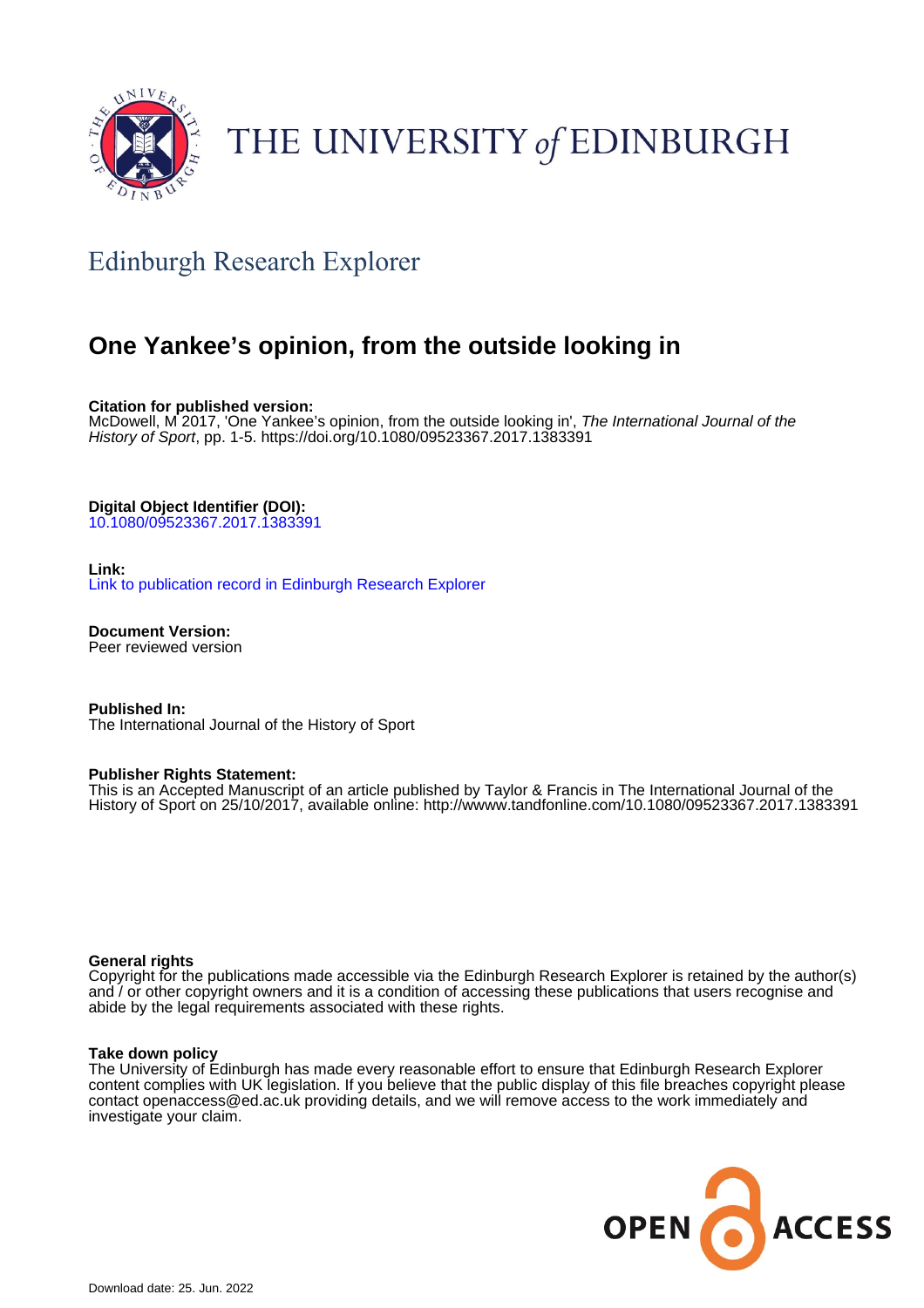### **One Yankee's opinion, from the outside looking in.**

Matthew L. McDowell, University of Edinburgh

(This is the text of a pre-publication print of: Matthew L. McDowell, 'One Yankee's opinion: from the outside looking in', International Journal of the History of Sport, pre-published online 2017, [http://dx.doi.org/10.1080/09523367.2017.1383391.](http://dx.doi.org/10.1080/09523367.2017.1383391) There may be small textual differences between this version and the published version. Any reference made to this paper should refer to the published version.)

I have been at the University of Edinburgh for four years. My formal position is 'lecturer in sport policy, management, and international development', and I signed my permanent contract almost three years at the time of writing (May 2017). I am certainly not a product of the sports industry, however, nor was I raised on Scottish/British sports culture. My contribution to this volume focuses on my coming from outside of the UK to examine Scottish/British (and, more recently, Manx and Falkland Islands) subject matter, my residence in Scotland, and my being comfortable with being an awkward fit within a sports management area (and why historians should be fine with that).

My ambition in life was to be an historian, not an athlete or a ballplayer. I knew it from about six years old: I enjoyed reading maps, and I had fun memorising the flags of the world. Growing up in New York's western suburbs, across the Hudson in New Jersey, I was certainly a consumer of sport – a big New York Yankees fan, and I watched a considerable amount of American football as well – but all baseball and soccer (and even basketball) I played was on teams with no try-outs, or in physical education classes. On any teams at school, I was always one of the last picked. I had lead feet, and (perhaps an even worse trait in the world of US sports) slow hand-eye coordination. Nevertheless, I was a fairly active child, mainly because of my involvement with the Scouting movement: a lot of camping, a lot of hiking, and – as I got older – many summers spent living in the Appalachians without air conditioning. My being awarded the rank of Eagle Scout in 2000 happened parallel to my graduating from high school, and being accepted into the BA History programme at The College of New Jersey. When I went abroad to Scotland the following year, I did so on a summer camp exchange programme within the Scouts. While I knew I wanted to be an academic historian, I was not instantly aware that my experiences in Argyll that summer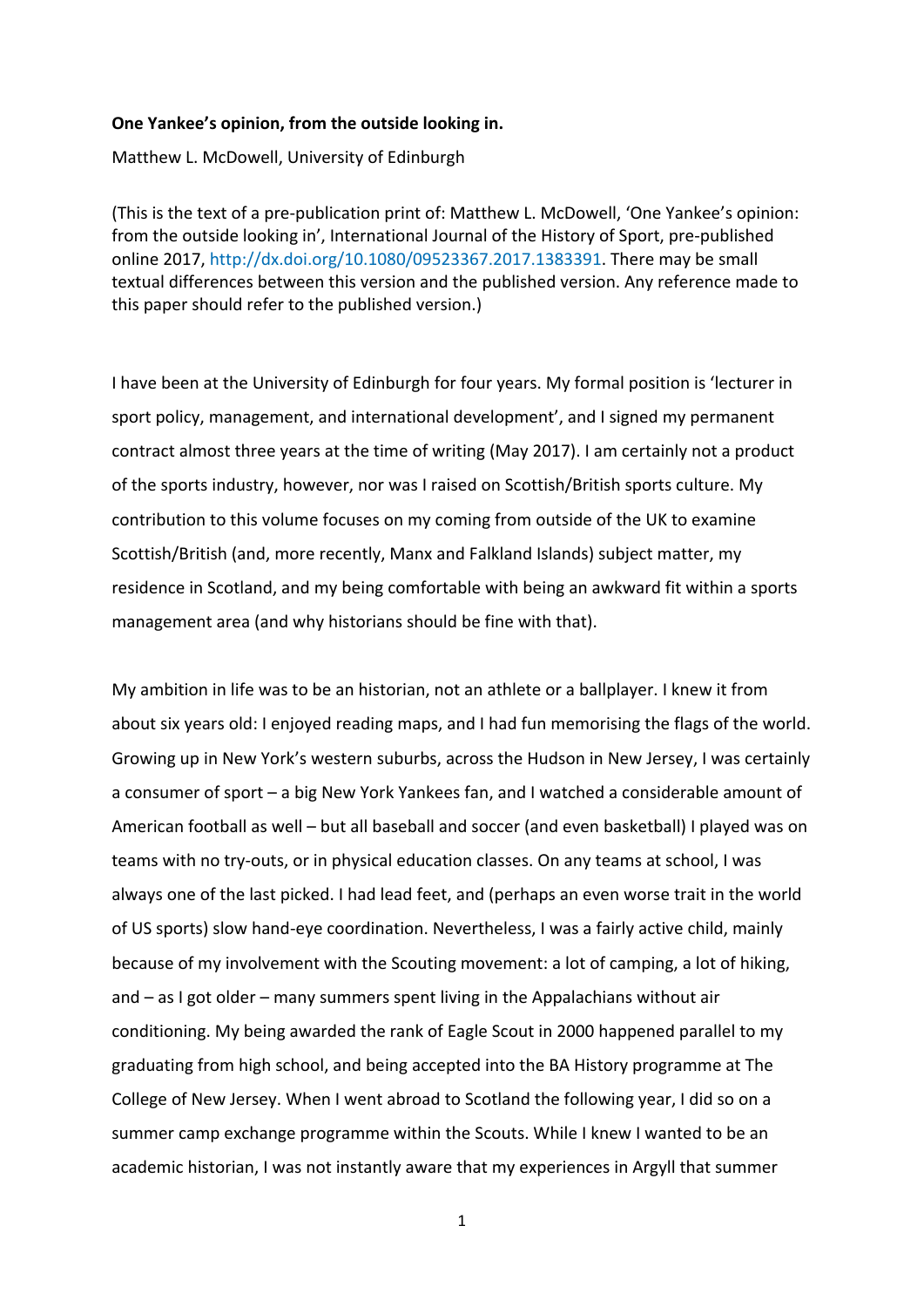would prompt me to want to me to return to Scotland. I spent the last two years at TCNJ thinking that I was going to be an historian of Latin America. (My Spanish is admittedly now falling into disrepair.)

However, I did return to Scotland. My first proper introduction to the highs and lows of Scottish football came in 2003, during my semester on exchange at Strathclyde University in Glasgow. One of my flatmates was from Linlithgow, a staunch supporter of the Scottish national team and his local 'junior' club, Linlithgow Rose ('junior' being the typical term used for a grade of semi-professional football in Scotland). I soon discovered what being a Scotland supporter entailed: it meant trips to Hampden to watch the national side – in this case, in the dark days of Berti Vogts' tenure as national manager – but also, in one instance, a trip up to Maryhill to Firhill Park to watch the Scotland and Northern Ireland future teams take on each other, in the cold of March, to an audience that cannot have topped a few hundred. While these were the sort of football matches that I attended, Glasgow's pub culture was all about the 'Old Firm', and 2003 certainly featured plenty of drama, in both Celtic's appearance in the UEFA Cup final (with the Hoops eventually being defeated by Boavista) and a down-to-the-wire title race between Celtic and Rangers (with the latter eventually winning). These were certainly enlightening experiences, if not quite yet the inspiration for a PhD thesis on early west of Scotland association football. Since I know a few other Americans have made similar journeys across the pond, my experience is not wholly unique. However, it is interesting how other Americans become exposed to what they think is an 'authentic' British football culture: when I lectured on a course on British sports culture at Kingston University Summer School in 2012, quite a few of my students (all Americans) noted their previous knowledge and enjoyment of *Green Street*, the sensationalist 2005 'hooli-porn' movie featuring Elijah Wood as a Harvard student who becomes immersed in the world of West Ham United ultras.<sup>1</sup> It is rare for any of my BSc Sport and Recreation Management students at Edinburgh, most of whom come from the UK, the EU, or East Asia, to have ever heard of the movie (and thus any attempts to make jokes about its quality fall flat), so one might assume that it, along with the more widely-transmitted stereotypical elements of British football culture, functions as catnip for a certain kind of American tourist.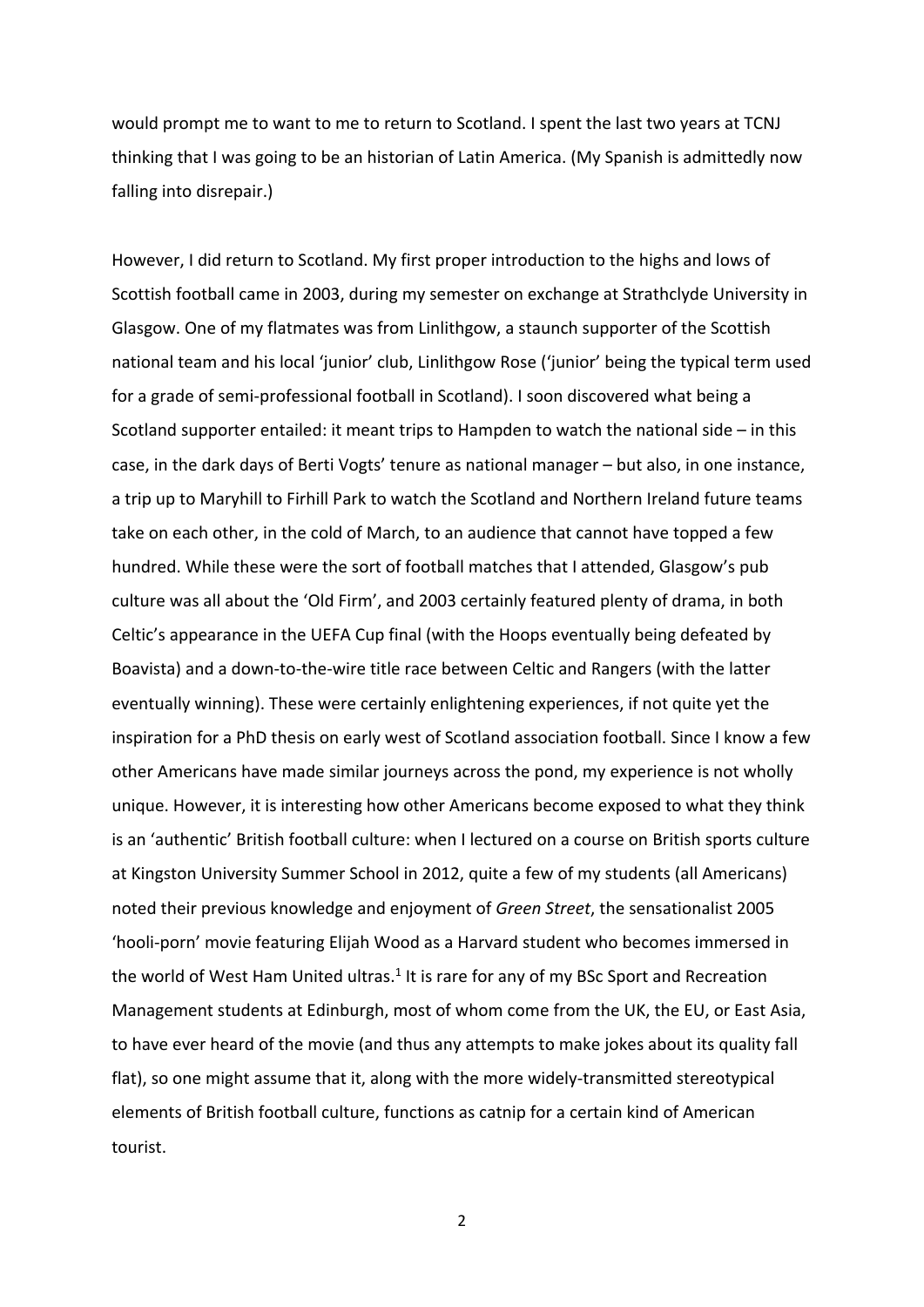Needless to say, I did not share many experiences with Wood's character during my ten years of residence in Glasgow (2005-2015), the first four years of which were spent completing my PhD. It was the experiences outside of Glasgow University, however, that continually alerted me to my status as an outsider. Typical advice that international students receive when studying in Glasgow includes being told never to discuss football in pubs. Nevertheless, I *had a job* at a pub in Glasgow for six years, and that ideal never really worked in practice once the 'So, what are you doing over here?' question was asked of someone with my accent. The (overwhelmingly male) punters lived and breathed football, on either side of the Old Firm divide, with quite a few Dundee United, Partick Thistle, and St. Mirren supporters in the mix. In retrospect, I was quite fortunate to only once be threatened with violence on the subject of football (for mentioning the words 'Celtic' and 'Irish' in the same sentence): I received some (understandable?) anti-Americanism, but most invitations to a square go revolved around 1) my getting an education; 2) more typical antiimmigrant tropes about stealing jobs from Scots/Brits. It was a reminder that, no matter how much research I did in the microfilm of nineteenth-century newspapers, or on the writing of paternalist industrial tycoons like Alexander Wylie, I was never going to be one of my punters, and a detached approach towards my subject meant that the thesis (later book) that I ended up completing was going to be very different from one that some of them might want to read.<sup>2</sup> By the time I quit working in the pub, two years after I received my PhD and in the midst of a personally and financially rough period for myself, I was barely watching football. Saturdays were spent with my partner. Some things were clearly more important, and I had compartmentalised my study of sport as 'work' rather than 'leisure'. I was certainly not willing to have a fistfight over it.

My six years working in the pub taught me very little about the kind of workplace academia was, but it did introduce the central dilemma that every historian faces: what is the point? Is the task of historians to make crowd-pleasing books, or is that caving in to the confirmation bias of consumers and the press? Are historians looking to the shift the contours of public and political debate, and can they really claim to do this if they talk in a consistently academic vernacular? My positions on these debates are indelibly influenced by my background. I was not there for Scottish football's greatest hits, and neither were my family: when I think of 1967 in my head, I do not necessarily think of the Wembley Wizards or the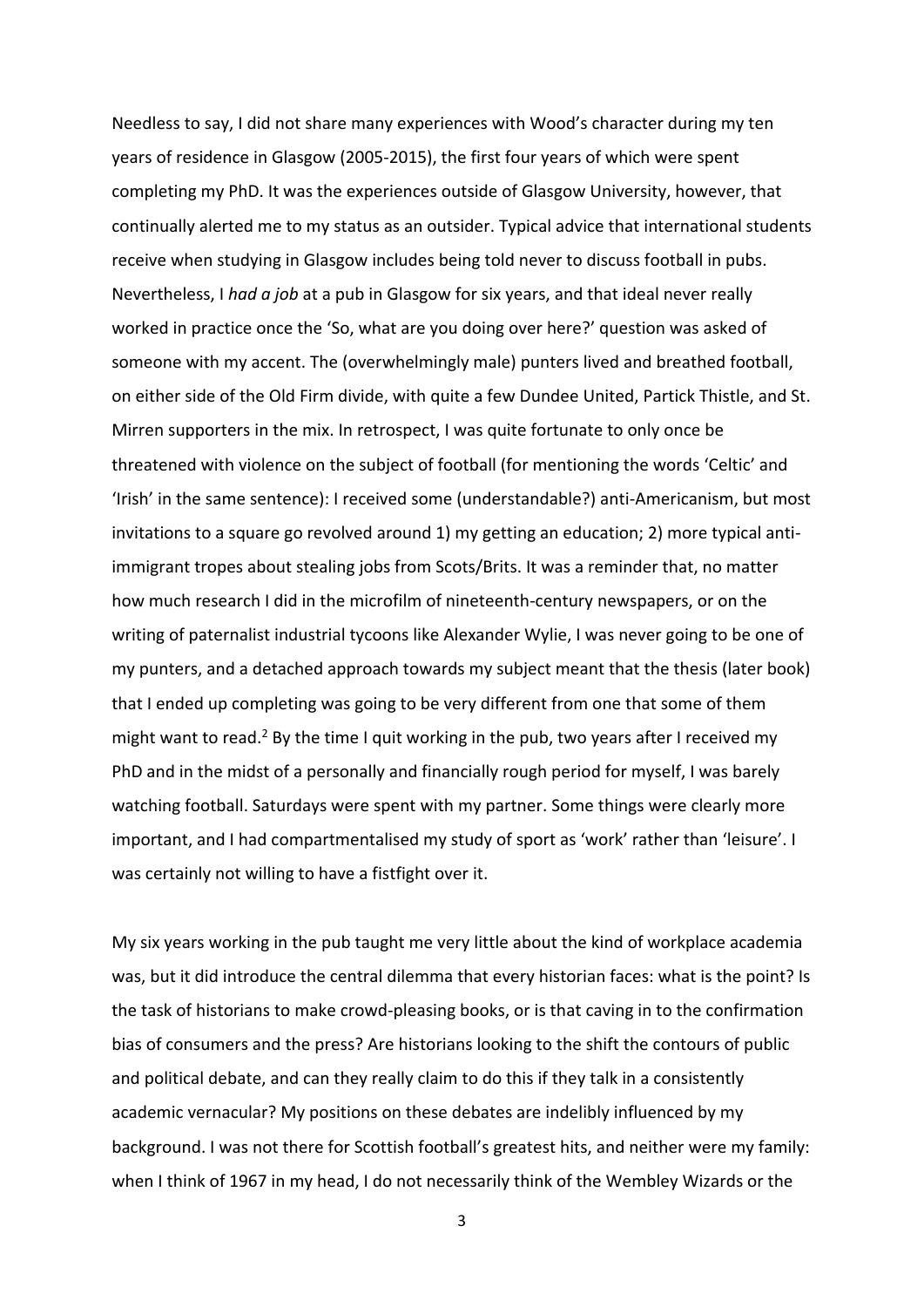Lisbon Lions. As an historian, however, and as someone whose parents lived through that era in the US, I *do* think of Martin Luther King Jr., Richard Nixon, Vietnam, and the Black Panthers. And, when it comes to Scottish/Irish/UK history during the period, my knee-jerk reaction of associations is still one of a trained historian, rather than a sports fan: Harold Wilson, slum clearances, 'rivers of blood', The Troubles, North Sea oil, Apartheid, etc. It seemed more logical for me to write an article on Clyde's and Kilmarnock's 1969 and 1970 tours of Zimbabwe (then known as Rhodesia) than it did on the Lisbon Lions.<sup>3</sup> To me, these tours say a great deal about Scottish society's past and present inability to face up to the more unsettling aspects of its internationalism: the goals scored and the quality of play were barely of any concern to me at all. It might be someone's job to discuss the heroism of the likes of Jim Baxter and Jimmy Johnstone, but I do not necessarily view that as *my* job.

Coming across Kilmarnock's 1970 tour was, in part, the result of research that I was completing with Fiona Skillen on the 1970 and 1986 Commonwealth Games, both held in Edinburgh.<sup>4</sup> Some of this interest, of course, was based on the 2014 Games being held in Glasgow: our research made an intriguing juxtaposition with the event itself, as one of my abiding memories of 2014 is of the security cordons surrounding Kelvingrove Park (near where I lived) for the bowls event and spectatorship. Nevertheless, once again, I was also intrigued by the Commonwealth Games because they were a televisual experience that I never lived through as a child. As a four-year-old in Paterson, New Jersey in 1986, not only would I not have had a perception of the Caribbean/African/Asian boycott of the event (in protest of the Thatcher Government's relationship with South Africa), but I never would have even understood that the ground that I lived on as once part of the same Empire that was being celebrated in a sporting competition half a world away. I had never heard of the Commonwealth Games until I had been to the UK.

I am often curious of what the politics of my 'outsider' status are with regard to some of the topics I am currently exploring. One project involves examining the history of surfing in the north of Scotland. The other looks at the history of the Island Games, which began in 1985 on the Isle of Man. Both of these projects are moving beyond archival research, and into the realm of interviews. I have never surfed nor (unlike many of my classmates back home) skateboarded; and, whilst I spent my summers working in the New Jersey countryside, I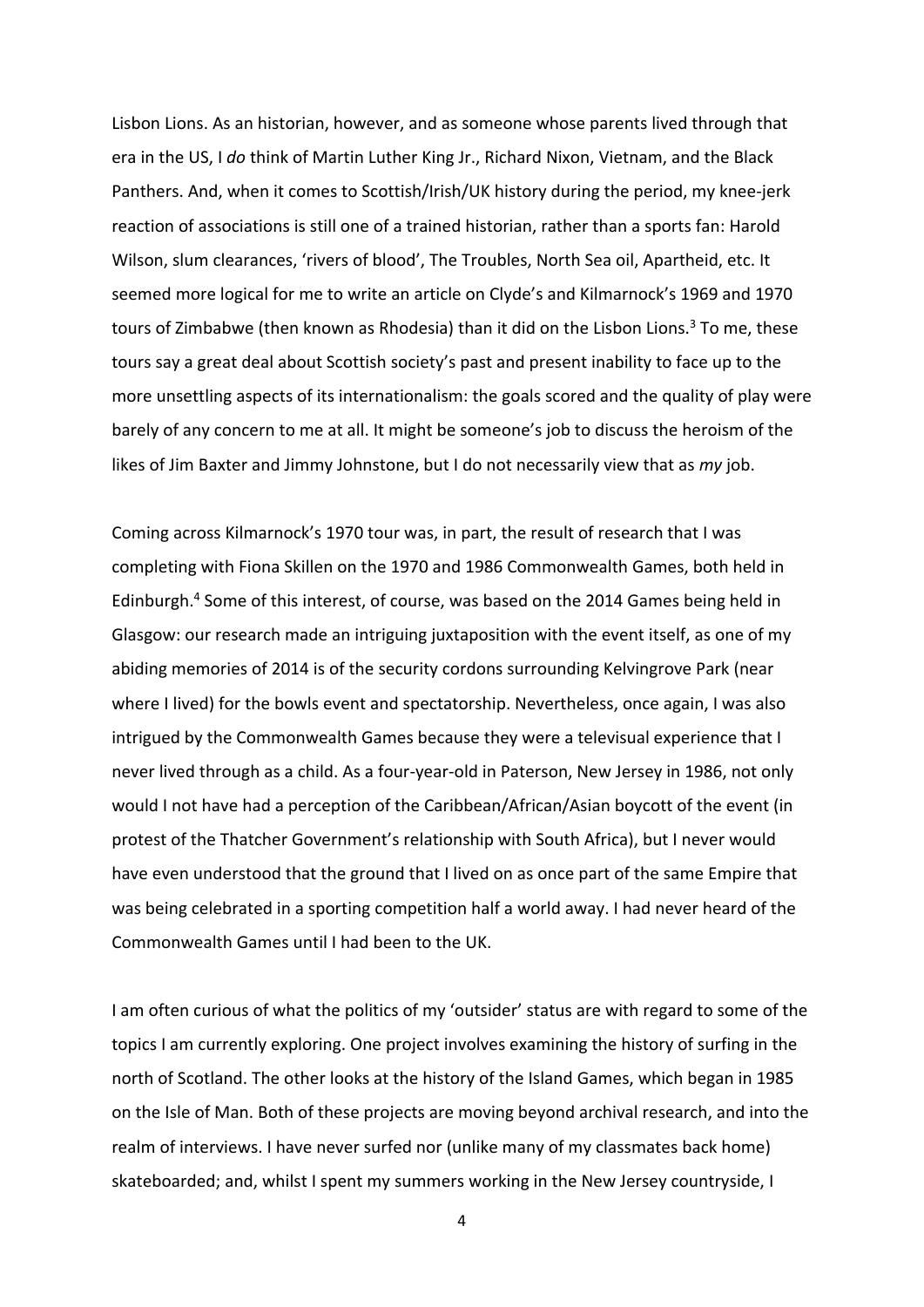have never permanently resided in a rural environment, nor on a small island. I find it psychologically easier to examine phenomena that I have no personal connections to or recollections of; and my focus, as with my previous work, will inevitably coalesce around the relevance of sport towards understanding changes within broader society. Whether someone who lives in Thurso or Douglas views my work as a valid representation of their lives, their politics, and their aspirations is up to them. I imagine there will be plenty of scope to critique a work written by someone without lived experience of a place.

Inevitably, my career in academia has not fit into any particularly neat boxes. For five years at Glasgow, I tutored undergraduates and postgraduate in survey Scottish and European history courses. This included one-off lectures on the history of Glasgow's parks and the history of recreation in the west of Scotland, but mainly examined a variety of more 'mainstream' topics, from Mary Queen of Scots to the early Scottish National Party (SNP). I previously mentioned my month-long stay at Kingston, where an American lecturer on British sports culture no doubt held a certain amount of appeal for my employers. But, in 2013, I was employed full-time as a maternity-cover lecturer at Edinburgh University in sport and recreation management, with my contract being made permanent in 2014. By the end of 2012, I had begun to realise that it was inevitable that my future employment would be in a sport area, rather than a history one: all five of my academic job interviews from late 2010 to 2013 (out of 140 applications) had 'sport' in the title, only one of which was a based within history. (I will leave it up to others in this collection to discuss how a thesis topic on 'sport' inevitably alters the calculus of how one goes about applying for academic posts, but I have discussed it previously myself.<sup>5</sup>) My increasing focus on sporting events meant that, when looking around for other jobs at the assumed end of my maternity-cover contract, I was also interviewed for some events management posts. I applied for jobs everywhere within the western world, and even touted my ability to learn languages if need be. I was interviewed for one position in Denmark. A few months before I got my maternity-cover post, I even got interviewed for a temporary position back in the US. Both the Denmark and US jobs might have jeopardised my ability to get an indefinite visa in the UK (I am now a UK citizen), but I had no real idea that I would not have to move far to get my current job. I lived for three years around the breadline, often supported by my partner (contrary to folk belief, non-EU citizens cannot access the benefits system), so *not* applying for any and all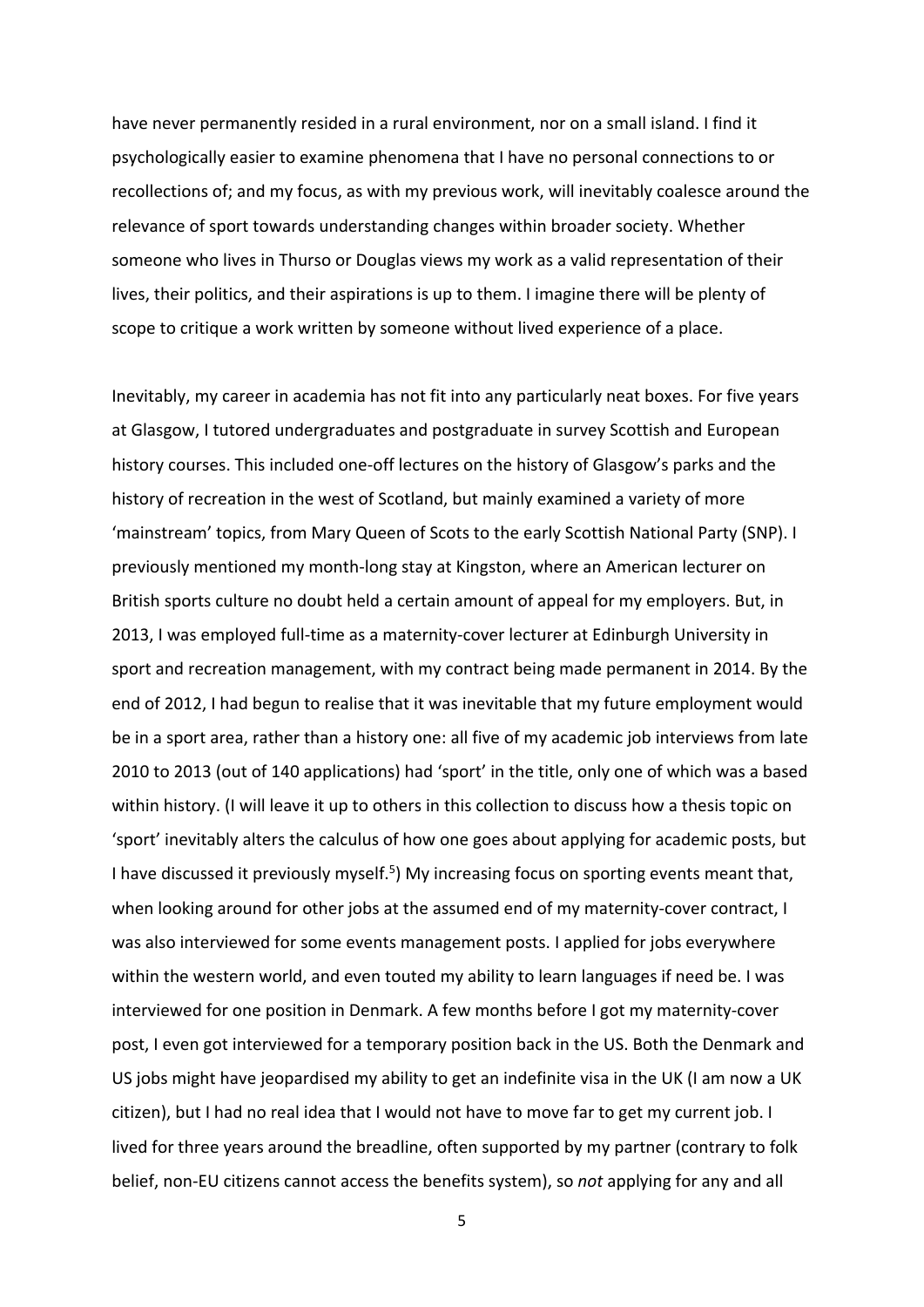jobs that were available was not initially an option. This was all while arranging work outside of academia, and trying to push on with publishing my work and submitting grant applications. A lot of effort was expended on treading water, and the challenges that historians of sport face are not particularly different than those faced by historians in any other sub-field.

In fact, if historians of sport think laterally, we might even have opportunities for different kinds of platforms: with regard to the never-ending saga of the Research Excellence Framework here in the UK, there have been relatively few pressures within 'sport and exercise sciences' to publish in the so-called 'high-impact' 'history' journals that are commonly touted as shortcuts to getting a permanent job as an historian. In turn, maybe some of us should stop thinking about academics and practitioners within the broad swath of 'sports studies' (and leisure, recreation, and tourism studies) as second-class audiences, and drop the according snobbishness that goes along with trying to please some imagined community of 'real' historians. After I have been working on sport management degrees for four years, I see no real need to alter the basic philosophical approach of my work, nor change my exercise or dieting regimes simply to fit in. I am never fully sure what my students – many of whom have been immersed in sport from a young age – think about myself or history, but I do know that an audience of future practitioners potentially gives historians' work relevance towards making fundamental changes within the sports industry. The other, more public audience exists parallel to the one in our classrooms, and where we want to go with that depends on what kind of stories we want to tell, or possibly, what sort of narratives we think we should be subverting.

**.** 

<sup>1</sup> Emma Poulton, '"Lights, Camera, Aggro!": Readings of "Celluloid Hooliganism"', *Sport in Society* 9, no. 3 (2006), 403-426; Idem., '"Fantasy football hooliganism" in popular media', *Media, Culture & Society* 29, no. 1 (2006), 151-164.

<sup>2</sup> Matthew L. McDowell, *A Cultural History of Association Football in Scotland, 1865-1902* (Lampeter: Edwin Mellen, 2013); Idem., 'The origins, patronage and culture of association football in the west of Scotland, c. 1865-1902' (unpublished PhD thesis, University of Glasgow, 2010).

<sup>3</sup> Idem., 'Scottish football and colonial Zimbabwe: sport, the Scottish diaspora, and "white Africa"', *Journal of Scottish Historical Studies* 37, no. 1 (2017), 73-99.

<sup>4</sup> Fiona Skillen and Matthew L. McDowell, 'The Edinburgh 1970 British Commonwealth Games: Representations of Identities, Nationalism and Politics', *Sport in History* 34, no. 3 (2014), 454-475; Matthew L. McDowell and Fiona Skillen, 'The 1986 Commonwealth Games: Scotland, South Africa, sporting boycotts, and the former British Empire', *Sport in Society* 20, no. 3 (2017), 384-397; Fiona Skillen and Matthew L. McDowell,